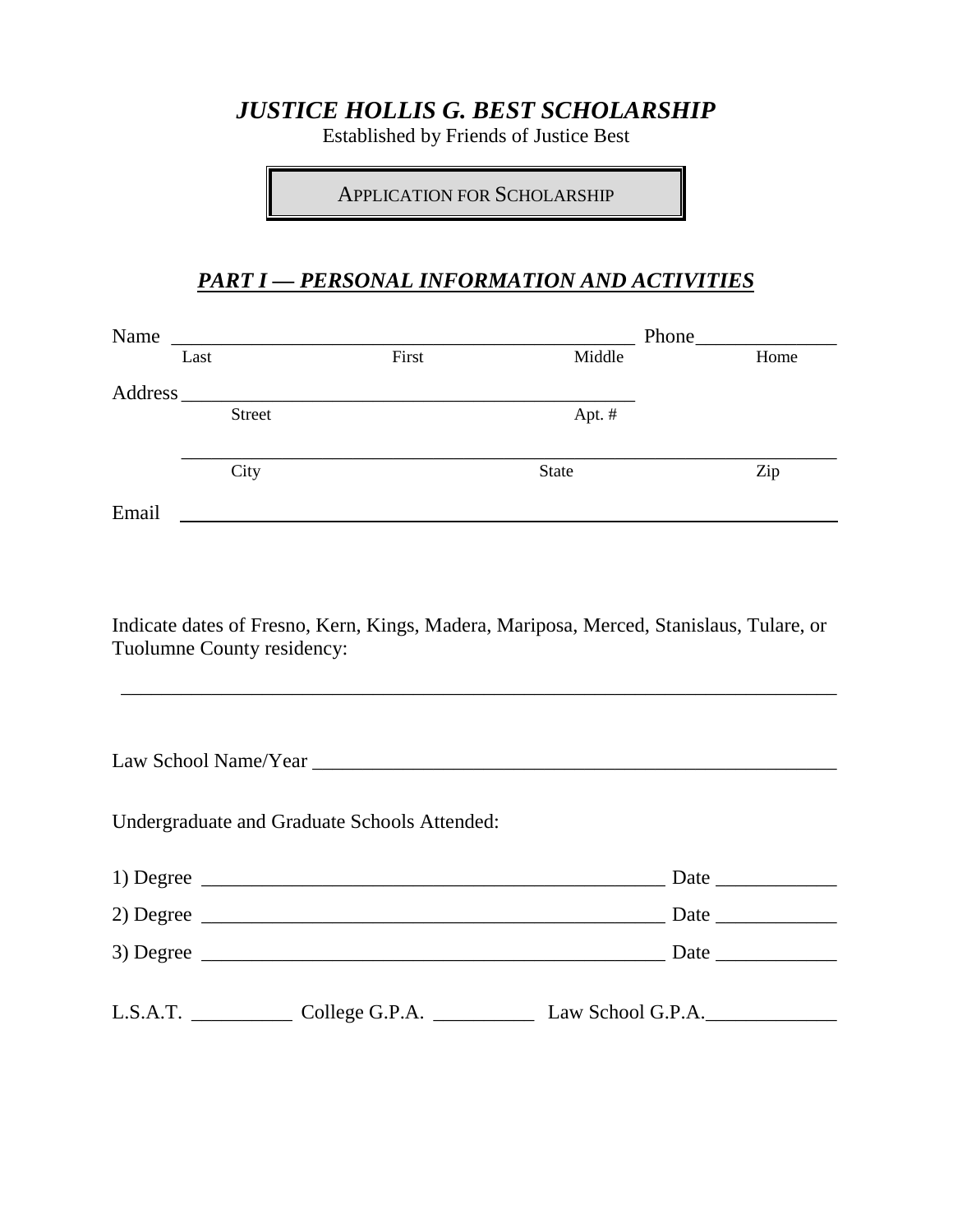**This scholarship is awarded primarily on the basis of academic achievement and school and community activities. Demonstrated leadership abilities and financial need are also considered.** 

#### **List Pertinent Activities; Attach Additional Page If Necessary**

| 1)  | Date(s) |
|-----|---------|
| (2) | Date(s) |
| 3)  | Date(s) |

#### *PART II — FINANCIAL INFORMATION*

**Please complete the annual income and expense statement in detail. The committee will return without evaluation any application received without this information.** 

| <b>Student's</b><br><b>Annual Expenses</b>                      |    | Student's                                            | <b>Annual Income</b> |  |
|-----------------------------------------------------------------|----|------------------------------------------------------|----------------------|--|
| <b>Tuition/Fees</b>                                             | \$ | <b>Student's Net Wages</b>                           | \$                   |  |
| <b>Books</b>                                                    | \$ | Employer's Name:                                     |                      |  |
| <b>Supplies</b>                                                 | \$ | <b>Spouse/Domestic Partner's</b><br><b>Net Wages</b> | \$                   |  |
| <b>Spouse/Domestic Partner's</b><br><b>Educational Expenses</b> | \$ | <b>Aid from Parents</b>                              | \$                   |  |
| Rent/Mortgage                                                   | \$ | Aid from Others                                      | \$                   |  |
| <b>Utilities</b>                                                | \$ | <b>Social Security</b>                               | \$                   |  |
| Clothing/Laundry/Cleaning                                       | \$ | <b>Veteran's Benefits</b>                            | \$                   |  |
| Food/Household                                                  | \$ | Scholarships/Fellowships/<br>Grants                  | \$                   |  |
| Transportation                                                  | \$ | Loans                                                | \$                   |  |
| <b>Child Care</b>                                               | \$ | <b>Income Tax Refunds</b>                            | \$                   |  |
| <b>Number of Dependents:</b>                                    |    | Spousal/Child Support                                | \$                   |  |
| Medical/Dental                                                  | \$ | Other Income                                         | \$                   |  |
| Debt Repayment                                                  | \$ |                                                      |                      |  |
| <b>Other Expenses</b>                                           | \$ |                                                      |                      |  |